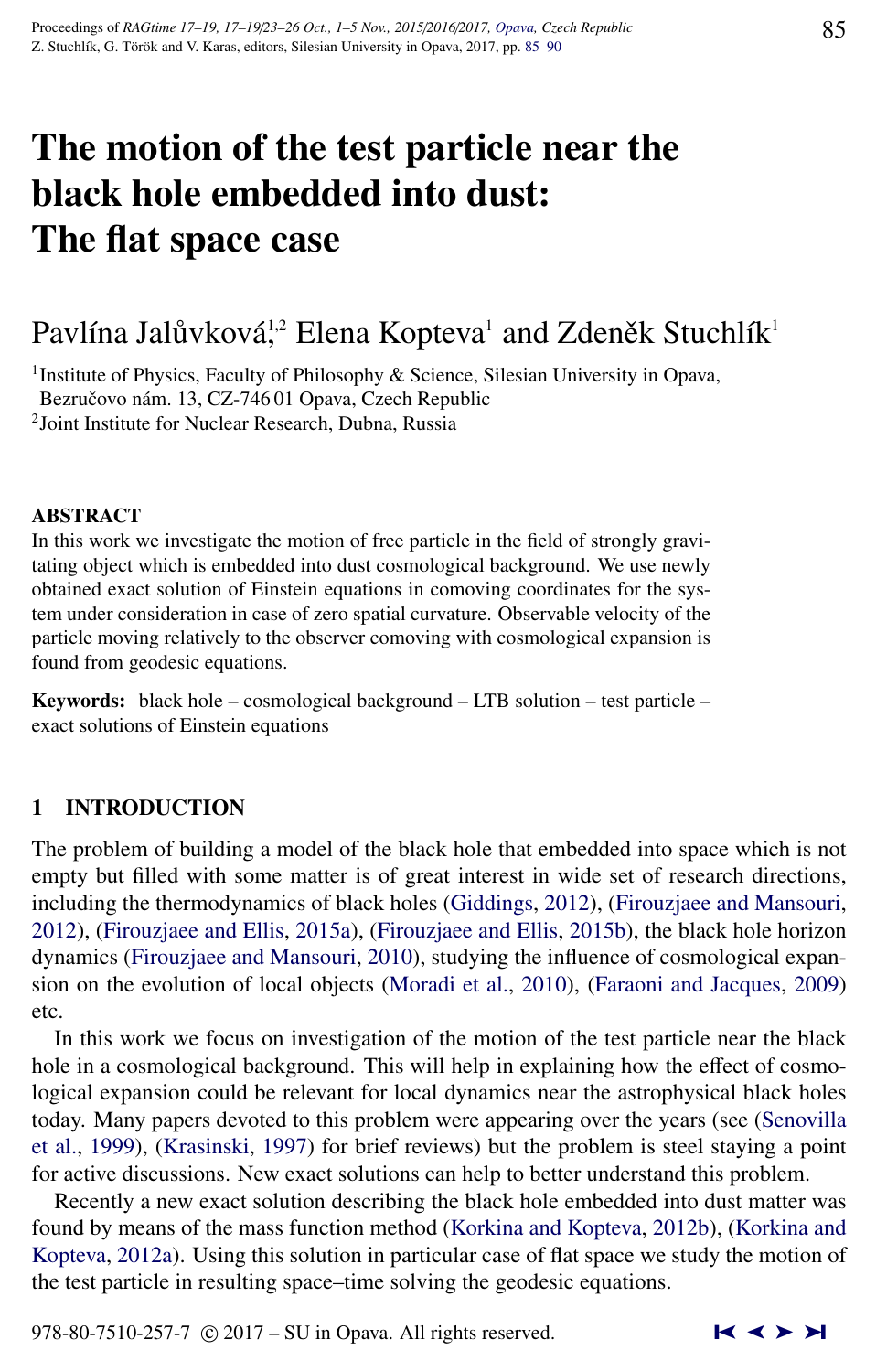<span id="page-1-0"></span>The paper is organized as follows. In section 2 briefly present the idea of the mass function method and our exact solution. In section 3 we write the geodesic equations and solve them for pure radial and orbital motion. In conclusions section we summarize the results.

#### 2 THE SOLUTION

The mass function method is the method for solving the Einstein equations by means of introducing the mass function [\(Misner and Sharp,](#page-5-0) [1964\)](#page-5-0) – [\(Zannias,](#page-5-0) [1990\)](#page-5-0)

$$
m(R,t) = r(R,t)(1 + e^{-\nu(R,t)}\dot{r}^2 - e^{-\lambda(R,t)}r^{\prime 2})
$$
\n(1)

which is one of four algebraic invariants for the spherically symmetric metric

$$
ds^{2} = e^{\nu(R,t)}dt^{2} - e^{\lambda(R,t)}dR^{2} - r^{2}(R,t)d\sigma^{2}.
$$
 (2)

Using (1) it is possible to rewrite the Einstein equations in much more simple way

$$
m' = \varepsilon r^2 r';\tag{3}
$$

$$
\dot{m} = -p_{\parallel}r^2\dot{r};\tag{4}
$$

$$
2\dot{r}' = v'\dot{r} + \dot{\lambda}r';\tag{5}
$$

$$
2m' = m'\frac{\dot{r}}{r'}v' + m\frac{r'}{\dot{r}}\dot{\lambda} - 4\dot{r}r'p_{\perp};
$$
\n(6)

Here and further we use the units were  $c = 1$  and  $8\pi G = 1$ ; dot means derivative with respect to *t* and prime means derivative with respect to *R*;  $\varepsilon$  is energy density,  $p_{\perp}$  is tangential pressure, and  $p_{\parallel}$  is radial pressure.

In our consideration we use the comoving coordinates, which are known to become synchronous for the dust.

Let us take the metric describing dust distribution in Tolman–Bondi form [\(Tolman,](#page-5-0) [1969\)](#page-5-0)

$$
ds^{2} = dt^{2} - \frac{r'^{2}(R, t)}{f^{2}(R)}dR^{2} - r^{2}(R, t)d\sigma^{2},
$$
\n(7)

were  $f(R)$  is arbitrary function having sense of total energy in  $mc^2$  units in the shell *R*.

The Schwarzschild solution as well as Friedman solution are the particular cases of the Tolman–Bondi solution under certain choice of functions  $m(R)$ ,  $f(R)$  and  $t_0(R)$ . Namely  $m(R) = r_g$  for the Schwarzschild solution and  $m(R) = a_0 R^3$ ,  $f(R) = 1$ ,  $t_0(R) = 0$  for the flat Friedman one.

#### ➤❙ ➤➤ ➤❙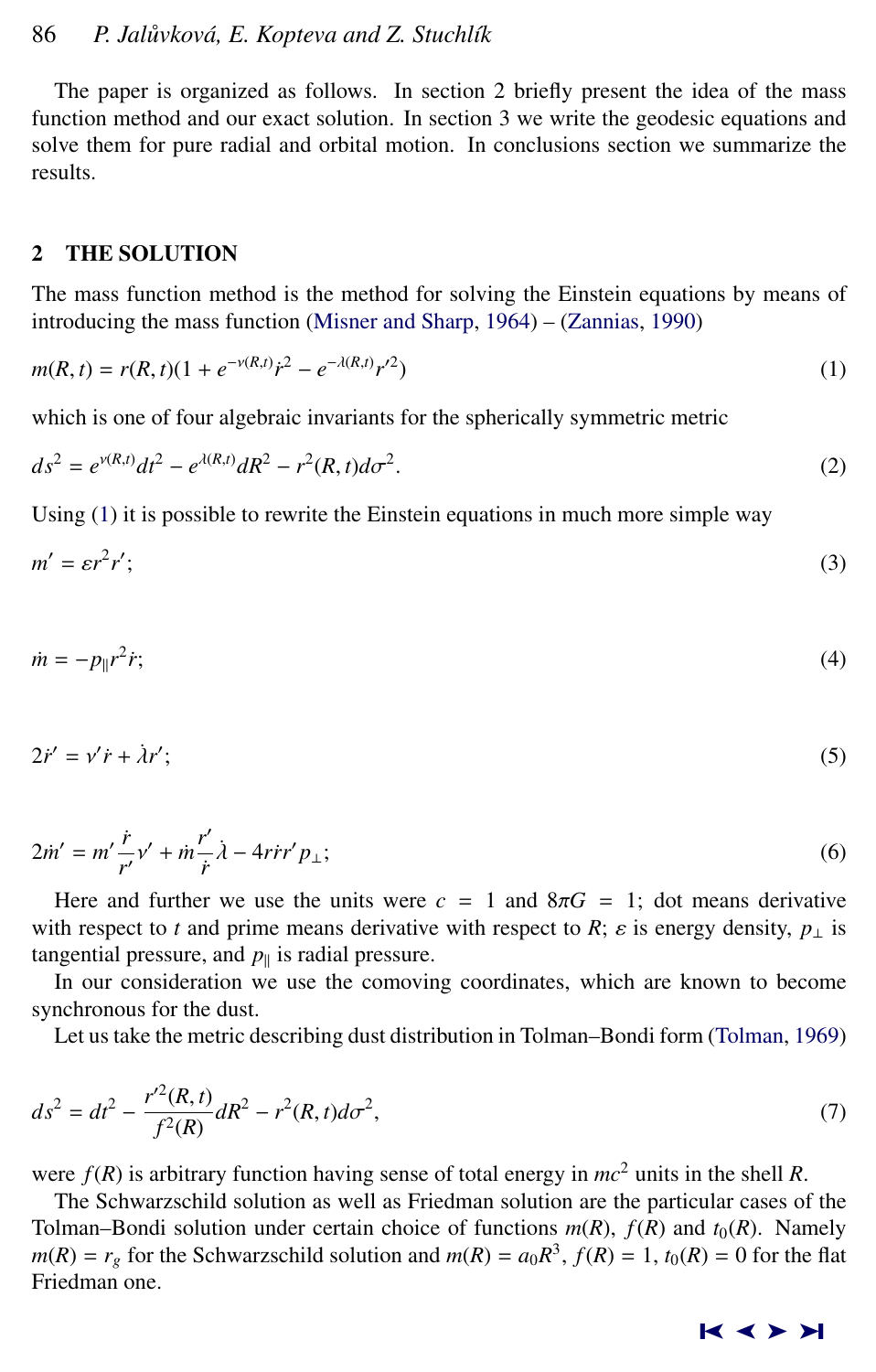<span id="page-2-0"></span>The mass function has a meaning of total mass in the shell *R*, so it is additive function. And hence the solution for the Schwarzschild–like black hole in the Tolman–Bondi space– time will be the Tolman–Bondi solution with the mass function

$$
m(R) \to r_g + m(R). \tag{8}
$$

Thus the solution for the flat Friedman world together with the Schwarzschild–like black hole for the case of expansion takes the form

$$
r(R,t) = \left[ \pm \frac{3}{2} \sqrt{r_g + a_0 R^3} (t - t_0(R)) \right]^{\frac{2}{3}}.
$$
 (9)

One should notice that this solution does not describe the pure Friedman world but describes the world of Tolman–Bondi with mass function chosen the same as Friedman one.

The metric [\(7\)](#page-1-0) has two true singularities under  $r(R, t) = 0$  and  $r'(R, t) = 0$ . The energy nsity in the resulting space-time can be found from the equation (3) regarding the mass density in the resulting space–time can be found from the equation [\(3\)](#page-1-0) regarding the mass function

$$
m(R) = (r_g + a_0 R^3).
$$
 (10)

It reads

$$
\varepsilon(R,t) = \frac{4a_0R^2}{(a_0R^2(3t - 5R) - 2r_g)(t - R)}
$$
\n(11)

The expansion starts for each shell *R* at the moment  $t = R$  with infinite energy density and then for each shell the energy density tends to zero with time. The black hole horizon is absent in comoving coordinates, but there is one more singularity which gives divergence of the energy density along  $r'(R, t) = 0$ . Thus the observer with constant *R* and  $\varphi$  will always see the overdense region near small *R* what might be treated as the manifestation of always see the overdense region near small *R* what might be treated as the manifestation of the black hole.

#### 3 THE EQUATION OF MOTION

In this section we consider the motion of the test particle in obtained model with respect to observer comoving with the cosmological expansion. We fix  $\theta$  coordinate  $\theta = \pi/2$ , and chose the arbitrary function  $t_0(R)$  to be just *R* to get analogy with Lemaitre solution.

For the solution (9) with mass function (10) and metric

$$
ds^2 = dt^2 - r'^2(R, t)dR^2 - r^2(R, t)d\varphi^2
$$
\n(12)

the geodesic equations gives

$$
\frac{d^2t}{ds^2} + i'r'\left(\frac{dR}{ds}\right)^2 + ir\left(\frac{d\varphi}{ds}\right)^2 = 0\tag{13}
$$

$$
\frac{d^2R}{ds^2} + \frac{r''}{r'} \Big(\frac{dR}{ds}\Big)^2 - \frac{r}{r'} \Big(\frac{d\varphi}{ds}\Big)^2 + 2\frac{\dot{r}'}{r'}\frac{dt}{ds}\frac{dR}{ds} = 0\tag{14}
$$

➤❙ ➤➤ ➤❙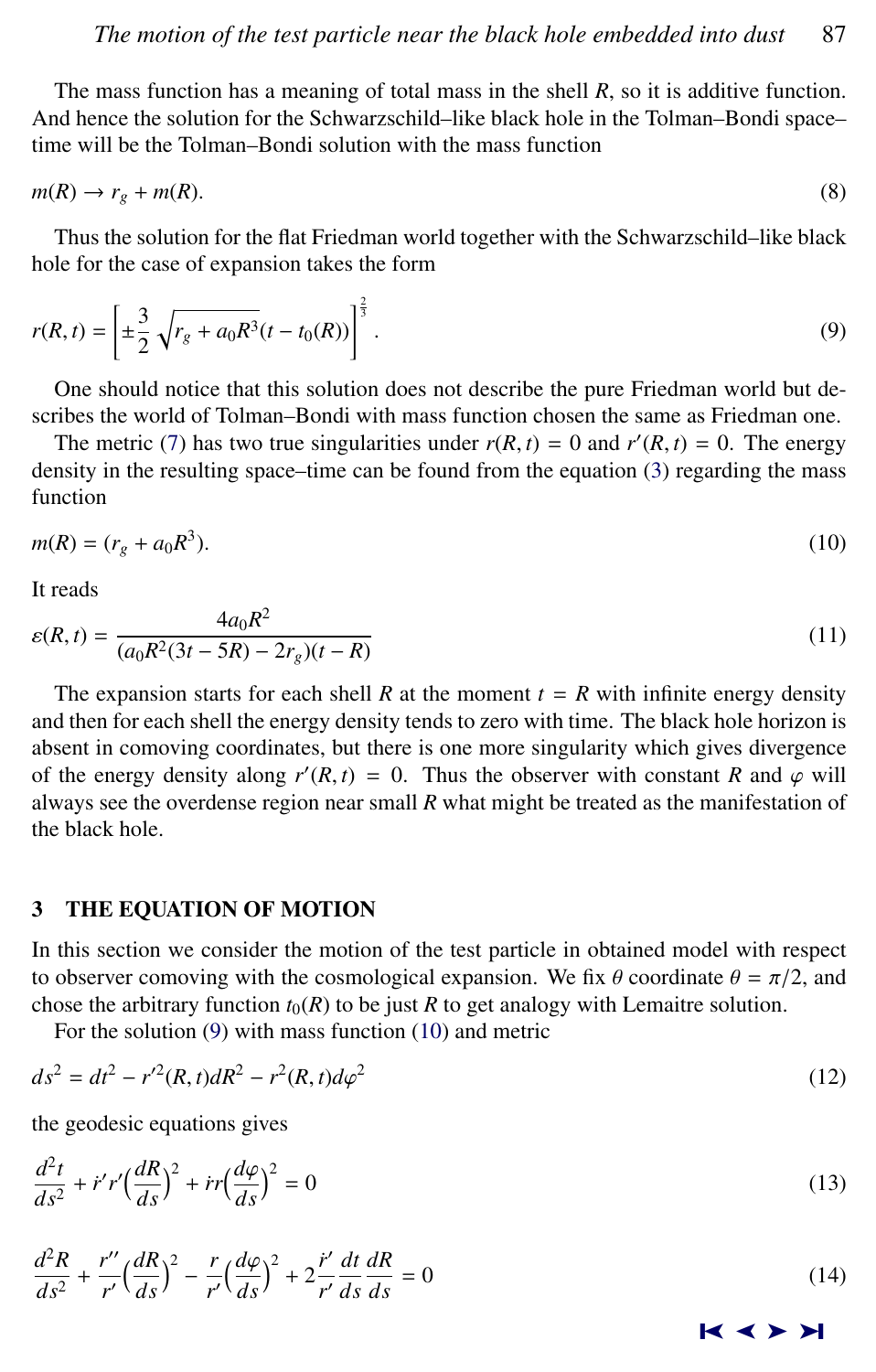$$
\frac{d^2\varphi}{ds^2} + 2\frac{r'}{r}\frac{dR}{ds}\frac{d\varphi}{ds} + 2\frac{\dot{r}}{r}\frac{d\varphi}{ds}\frac{dt}{ds} = 0\tag{15}
$$

For the case when the particle starts from rest with respect to comoving coordinates  $R$ ,  $\varphi$ one has

$$
\frac{dR}{ds} = 0, \quad \frac{d\varphi}{ds} = 0, \quad \frac{dt}{ds} = 1,\tag{16}
$$

and hence from the system [\(13\)](#page-2-0)-(15) it follows that

$$
\frac{d^2t}{ds^2} = 0, \quad \frac{d^2R}{ds^2} = 0, \quad \frac{d^2\varphi}{ds^2} = 0.
$$
 (17)

This means that starting from rest the particle is staying in rest respectively to comoving observer and follows the cosmological expansion as all matter averagely do.

If the particle has arbitrary initial velocity in  $\theta = \pi/2$  plane then integrating [\(14\)](#page-2-0) and (15) and using the interval [\(12\)](#page-2-0) one can obtain the following expressions

$$
\frac{ds}{dt} = Bu_1 r'^2 e^{-\frac{u_3}{u_1}\varphi} \tag{18}
$$

$$
\frac{ds}{dt} = Aru_3\tag{19}
$$

where *A* and *B* are arbitrary constants of integration.

$$
\left(\frac{ds}{dt}\right)^2 = 1 - (u_1^2 + u_3^2) = 1 - u^2\tag{20}
$$

where  $u_1 = r' dR/dt$  is observable velocity of the particle in radial direction, and  $u_3 = r d\omega/dt$  is observable orbital velocity.  $r d\varphi/dt$  is observable orbital velocity.

Let us consider first the pure radial motion. Then putting  $u_3 = 0$  in (18) and (20) we obtain

$$
u_1 = \frac{1}{\sqrt{r'^4 + 1}}.\tag{21}
$$

For the pure orbital motion one has  $u_1 = 0$  and hence

$$
u_3 = \frac{1}{\sqrt{r^2 + 1}}.\tag{22}
$$

And finally the total velocity reads

$$
u^2 = u_1^2 + u_3^2 = \frac{1}{r'^4 + 1} + \frac{1}{r^2 + 1}
$$
 (23)

Thus we have obtained the observable velocity of the test particle which would be measured by the observer being in rest in comoving coordinate frame with his usual instruments. From the expressions for the velocity it follows that even if the test particle has a nonzero initial orbital velocity it will lose its angular momentum with time and moreover will lose its total velocity and will be involved to the cosmological expansion. Yet another situation is possible when the particle falls into the black hole with total velocity tending to the speed of light. The profile of the total velocity in dependence on *R* and *t* is represented at fig[.1.](#page-4-0)

#### ➤❙ ➤➤ ➤❙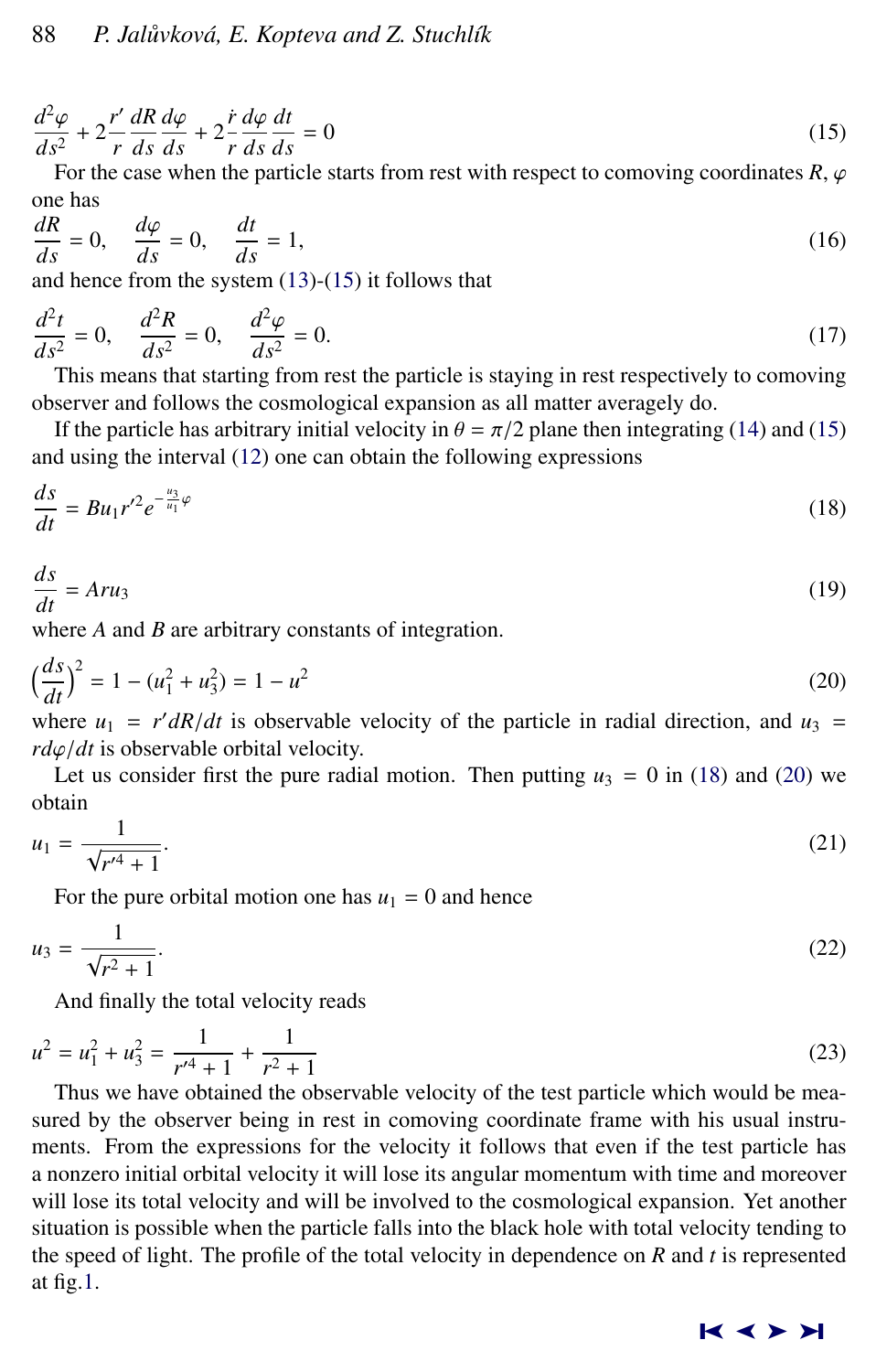<span id="page-4-0"></span>

Figure 1. Total velocity profile of the test particle

### 4 CONCLUSIONS

To conclude one should say that the model under consideration answers the part of questions concerning the behaviour of the test particle moving in the space–time generated by the Schwarzschild–like black hole embedded into the dust matter cosmological background. On the basis of exact solution of the Einstein equations we have obtained the exact analytical expressions for the velocity of the particle, and it turned out that the total velocity of the particle tends to zero with time, that means that the particle will be involved to the cosmological expansion in case it was not traveling towards the center  $R = 0$ , in this case it would fall into the singularity. The specific character of the coordinate frame makes it impossible to analyze the questions concerning the black hole horizon. And some other interesting problems in this issue were also left for our future consideration.

#### ACKNOWLEDGEMENTS

The present work was supported by the Czech Grant MSM 4781305903.

#### **REFERENCES**

- Faraoni, V. and Jacques, A. (2009), Cosmological expansion and local physics, *Phys. Rev. D*, 76(6), p. 063510, arXiv: [0707.1350](http://www.arxiv.org/abs/0707.1350).
- Firouzjaee, J. T. and Ellis, G. F. R. (2015a), Cosmic Matter Flux May Turn Hawking Radiation Off, *Gen. Rel. Grav.*, 47(2), p. 6, arXiv: [1408.0778](http://www.arxiv.org/abs/1408.0778).
- Firouzjaee, J. T. and Ellis, G. F. R. (2015b), Particle creation from the quantum stress tensor, *Phys. Rev. D*, 91(10), p. 103002, arXiv: [1503.05020](http://www.arxiv.org/abs/1503.05020).
- Firouzjaee, J. T. and Mansouri, R. (2010), Asymptotically FRW black holes, Gen. Relativity Gravitation, *Gen. Rel. Grav.*, 42(10), pp. 2431–2452, arXiv: [0812.5108](http://www.arxiv.org/abs/0812.5108).